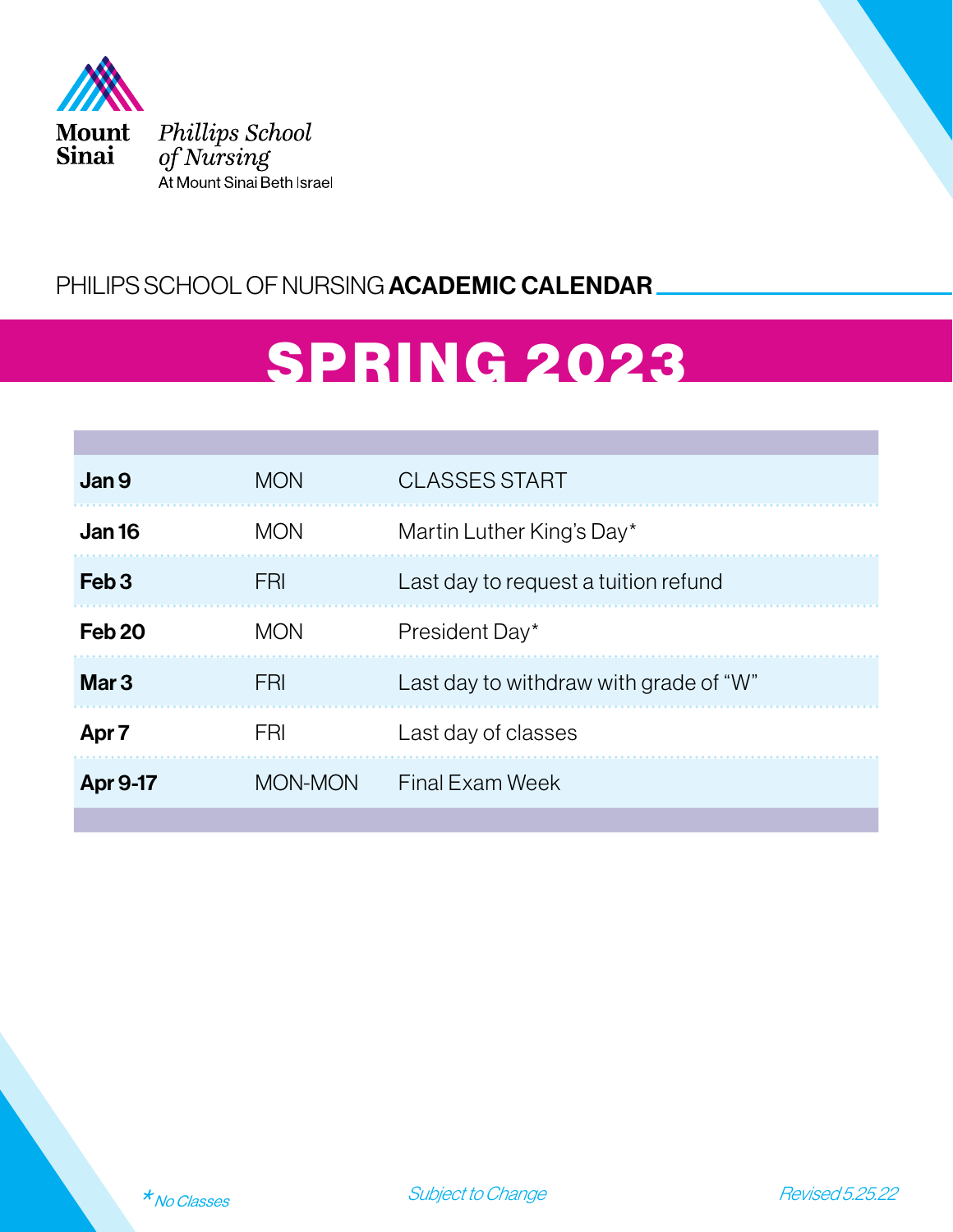

### PHILIPS SCHOOL OF NURSING ACADEMIC CALENDAR

# SUMMER 2023

| <b>May 15</b>       | <b>MON</b> | <b>CLASSES START</b>                   |
|---------------------|------------|----------------------------------------|
| <b>May 29</b>       | <b>MON</b> | Memorial Day*                          |
| Jun 9               | <b>FRI</b> | Last day to request a tuition refund   |
| <b>Jun 19</b>       | <b>MON</b> | Juneteenth*                            |
| <b>Jun 30</b>       | <b>FRI</b> | Last day to withdraw with grade of "W" |
| Jul 4               | TUE        | July 4 <sup>th</sup> Holiday*          |
| <b>Jul 28</b>       | FRI        | Last day of classes                    |
| <b>Jul 31-Aug 7</b> | MON-MON    | <b>Final Exam Week</b>                 |



Subject to Change **Revised 5.25.22**